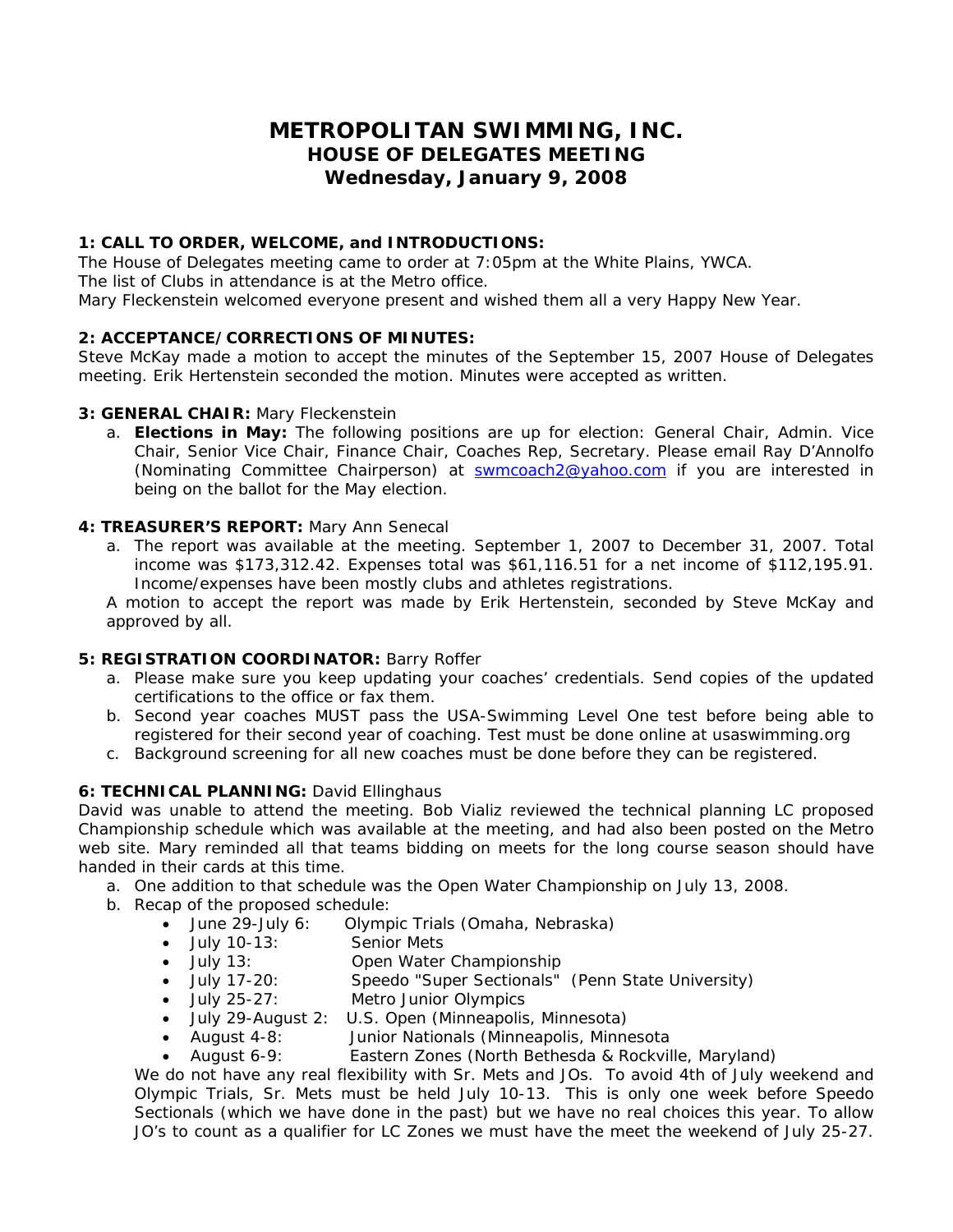The following week is too late for times to count towards Zones. A motion to accept the schedule as presented was made, seconded and approved by all. **Motion carries**.

- c. Summer meet schedule (schedule is posted at the end of the minutes). Any new JO cuts made at the LIE meet of July 19-20 will be accepted. A motion to accept the proposed calendar as bid was made, seconded and accepted by all. **Motion carries**.
- d. Summer Senior Mets (July 10-13) and Junior Olympics (July 25-27) are open for bids if teams would like to host them. It was also confirmed that Senior Mets will be run with morning Trials and evening Finals.

#### **7: FINANCE CHAIR:** Corinne Cody

- a. We have been discussing budget since last May. A Budget Committee meeting was held in mid-November at Nassau County Aquatic Center. The budget modifications that were recommended to reduce the budget deficit were posted on the Metro Web Site and were available at this meeting. The proposed 2007-2008 budget, which also included the Actual vs. Budget 2005-2006 and 2006-2007, was also available. The Budget Committee is going to make recommendations to the modifications of the accepted budget that was voted on at the September House of Delegates meeting.
- b. From this day forward, a form will be available on the website concerning any additions, subtractions, and/or requests for the budget. There will be no more motions accepted from the floor. All requests for the 2008-09 Budget must be made in writing, on the form posted on the website, and submitted to Corinne Cody no later than April 1, 2008. Items requested for the budget can still be discussed at meetings.
- c. Before going on to the budget, Bob Carlucci, of the Condors Swim Club, made a motion to cohost the Long Course Junior Olympics Meet with the Long Island Express, and to host the meet at the Felix Festa Natatorium, July 25-27, 2008. If this bid is accepted by the board, Condors would not run the Age Group Invitational that they bid on earlier today. The motion was seconded, and accepted by all. **Motion carries**.
- d. Corinne Cody:
	- The budget approved on September 15, 2007 was updated to include the Zone Qualifying Meet expenses and the Olympic Trials Stipend expenses, as well as line items that needed to be adjusted to reflect actual results from a full year of 2006- 2007. After these adjustments were made, the resulting budget deficit was \$62,690.
	- Corinne said that the committee went through the budget item by item and that they tried to make it the least painful as possible while taking into account all the suggestions that were made during the September meeting. Corinne went over all the modifications that were recommended to reduce the budget deficit. Now that the long course JO's will not be run by Metro, this will add \$8,500 to the deficit. The ending budget deficit for 2007-2008 would then be \$19,199.
	- One of the important aspects is that anyone submitting a stipend request for the Speedo Champions Series "Sectionals" will be required to also submit proof of travel/hotel expenses. This is especially important because this year's meet, in March, will be held at NCAC and some swimmers will not need travel/hotel expenses since the meet is held within our LSC. This could also come into play with NCAA rules and we don't want to take chances or risk that an athlete is seen as being compensated for swimming! Stipend is strictly to help in the traveling expenses for the meet.
	- Olympic Trials Stipends: recommendation was made again to set money aside every year in order to have enough for OT stipends every four years. This will be decided at the next budget meeting.

• Please review the Budget modifications recommendations for more information.

George Rhein made a motion to accept the budget modifications as presented. Dave Ferris seconded the motion. Vote resulted in 4 opposed. The rest of the House of Delegates voted in favor of the budget. **Motion carries** and budget will go into effect immediately (modifications are attached at the end of the minutes). Reminder: all budget requests must be done in writing no later than April  $1<sup>st</sup>$  of each year. Form is available on the Metro Website.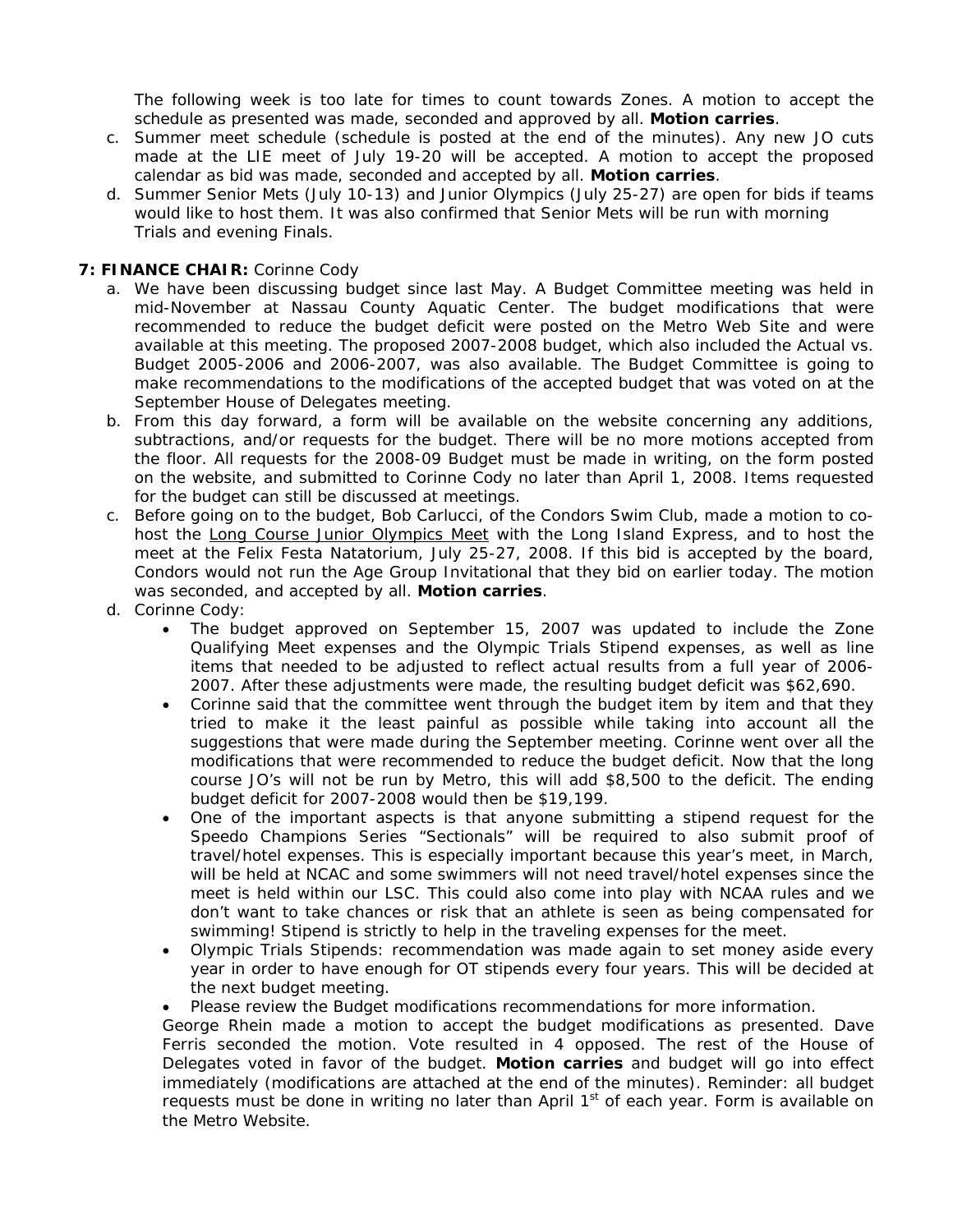#### **8: COACHES REPRESENTATIVE:** Scott Bartleson

Scott was unable to attend but he wanted to remind all coaches to submit nominees for the **Metro Senior and Age Group "Coach of the Year"**. Vote will take place at JO's. Each registered coach will have 1 vote. Email nominees to [Scottbartleson@yahoo.com](mailto:Scottbartleson@yahoo.com) between March 1 & March 21, 2008 In addition to the name, please include:

- 1: Senior or Age Group Coach
- 2: Club affiliation
- 3: number of years coaching
- 4: Top five (5) achievements from April 2007 to March 2008 \*
- \* if more than 5 achievements are listed, only the first 5 will be included in the nomination.

#### **9: OLD BUSINESS:**

None at this time

#### **10: NEW BUSINESS:**

a. Request from Old Westbury to discuss JO's. Davor Dokonal introduced himself as the meet director for the 2008 Junior Olympics which will be hosted by OWA in March. Davor explained that OWA has problems getting enough volunteers to help at JO's. He feels that volunteer timers should be required from all teams participating in JO's based on the number of swimmers. The Old Westburry Aquatic Club bid on the meet with the understanding that they were the Host. A long discussion followed. Davor made a motion requesting Metro to change the rules set in the Metro Policy and Manual and to allow the Host Clubs to follow rule 307.7 instead of 307.6 for Championship meets:

**307.6** The Host Club is responsible for supplying backup timers for each lane as required by USA Rule 102.12.3 or 102.12.4. Timers should be available 15 minutes prior to the start of the meet to receive instructions by a designated meet official and the lane timing sheets.

**307.7** In Metro run Championship meets, clubs will be assigned to supply timers based on their entries in the meet.

Rich Finkelstein seconded the motion. Long discussion followed on this subject. Vote was called: Motion on the floor is to allow host team to request timers from other teams based on the number of entries. Vote resulted in all opposed and 1 abstention. Motion failed.

- b. Mary Fleckenstein reminded all that at our last Board of Directors meeting in December, Gil Smith, representing OWA, approached the Board and made the same request regarding volunteer timers. The Board did give OWA permission to put a request for volunteer timers in the JO's meet notice. Request was granted to OWA (this was never granted before for a Championship meet.) They can request volunteers but can't force teams to provide timers.
- c. George Rhein made an announcement that we recently lost a member of Metro, Paul Fortoul, to renal cancer. Paul was an official, and a volunteer that worked with the Hall of Fame and on the Metro By-Laws and the Policy Manual.
- d. Officials Committee: Paul McClintock is the new Rules Interpreter and he will be answering the "Ask an Official" questions on the Metro Website.
- e. All teams hosting the meets that were bid on at this meeting should supply Paul Simco, Officials Chair, and also their local Officials Chairs, the names of the meet referee for their meets. This should be done within 2 weeks. If teams don't have a meet referee, they should ask Paul Simco or the local Officials Chair to provide one for them.
- f. The stipends for the Distance Meets will be given at a later date, once all the meets have been held. The sum of \$2,500 will be divided between all teams that made a timely request.

A motion to adjourn the meeting at 8:12pm was made, seconded and accepted by all.

#### **House of Delegates – Winter Meets Bid Meeting: Wednesday, May 14, 2008 (7:00pm)**  at the White Plains YWCA

Submitted by Monique G. Grayson January 17, 2008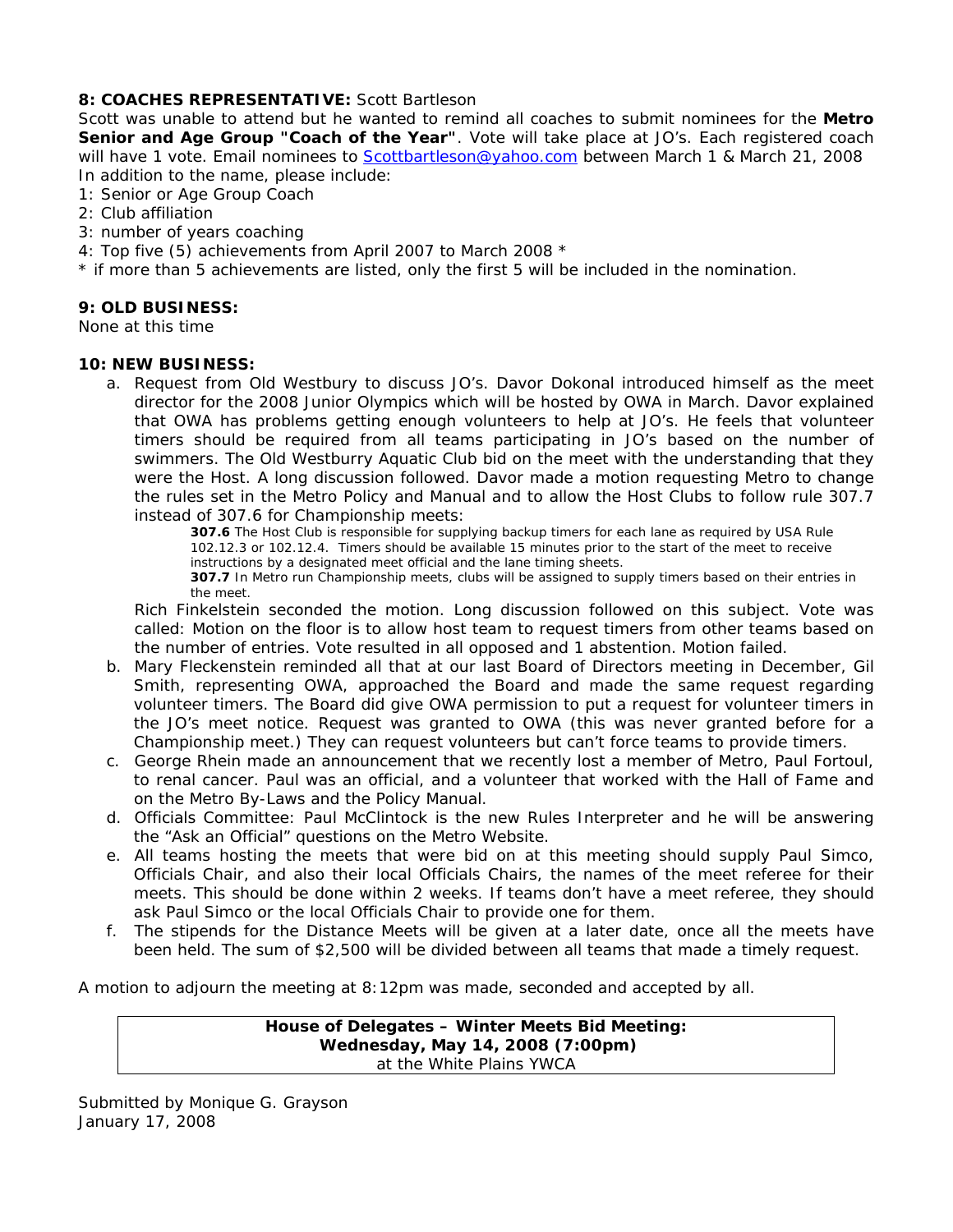## Metropolitan Swimming Budget Modifications

The budget approved on September 15, 2007 was updated to include the Zone Qualification Meet expense and Olympic Stipend expense as well as line items that needed to be adjusted to reflect actual results from a full year of 2006 – 2007. After these adjustments the resulting budget deficit is \$62,690. The following modifications are recommended to reduce the budget deficit:

| <b>Starting Budget Deficit:</b>                                                                                                                                         | $(\$62,690)$    |
|-------------------------------------------------------------------------------------------------------------------------------------------------------------------------|-----------------|
| Long Course JO Meet: Adjust meet income to more accurately<br>Reflect what will be expected                                                                             | 8,500           |
| <b>Eliminate Coaches Stipends</b>                                                                                                                                       | 15,000          |
| Jr. National Stipends: Reduce NSCA – SC stipend to \$350 per<br>Swimmer, keep USA Jr. National -LC stipend at \$450 per swimmer<br>And eliminate relay only stipends    | 6,750           |
| Sectional Stipends: Swimmer must meet Eastern Zone North time<br>Standard and provide proof of travel expense of at least \$200 and<br>Eliminate relay only stipends    | 9,000           |
| Sr. National Meets: Total stipends per year \$17,000 (\$8,500 for SC and<br>\$8,500 LC) Maximum swimmer stipend of \$600 up to \$8,500<br>Eliminate relay only stipends | (8,000)         |
| Olympic Trials Stipends: Total amount = $$15,000$ with max per athlete of<br>\$1,500 (total expense in $2004 = $21,000$ )                                               | 7,500           |
| Distance Meet Stipends: Total amount = $$2,500$ divided by # of<br>Qualifying meets (reduce from \$5,000)                                                               | 2,500           |
| Club Excellence Program: reduce total expenditure to original<br>Amount approved when the program was established                                                       | 5,000           |
| Long Course Zone Meet: Reduce net expense to \$30,000 (bring per<br>Swimmer expense in line with that of SC Zone Meet)                                                  | 4,850           |
| Coaches clinic: Reduce to equal prior year's expense                                                                                                                    | 1,000           |
| Club Mentoring Program: eliminate program never used                                                                                                                    | 2,000           |
| Convention & national clinic Expense: increase to reflect what is<br>Realistically expected                                                                             | (3,000)         |
| Correct Payroll tax expense line item                                                                                                                                   | <u>891</u>      |
| <b>Total Recommended Budget Modifications:</b>                                                                                                                          | <u>\$51,991</u> |
| <b>Ending Budget Deficit</b>                                                                                                                                            | (\$10,699)      |